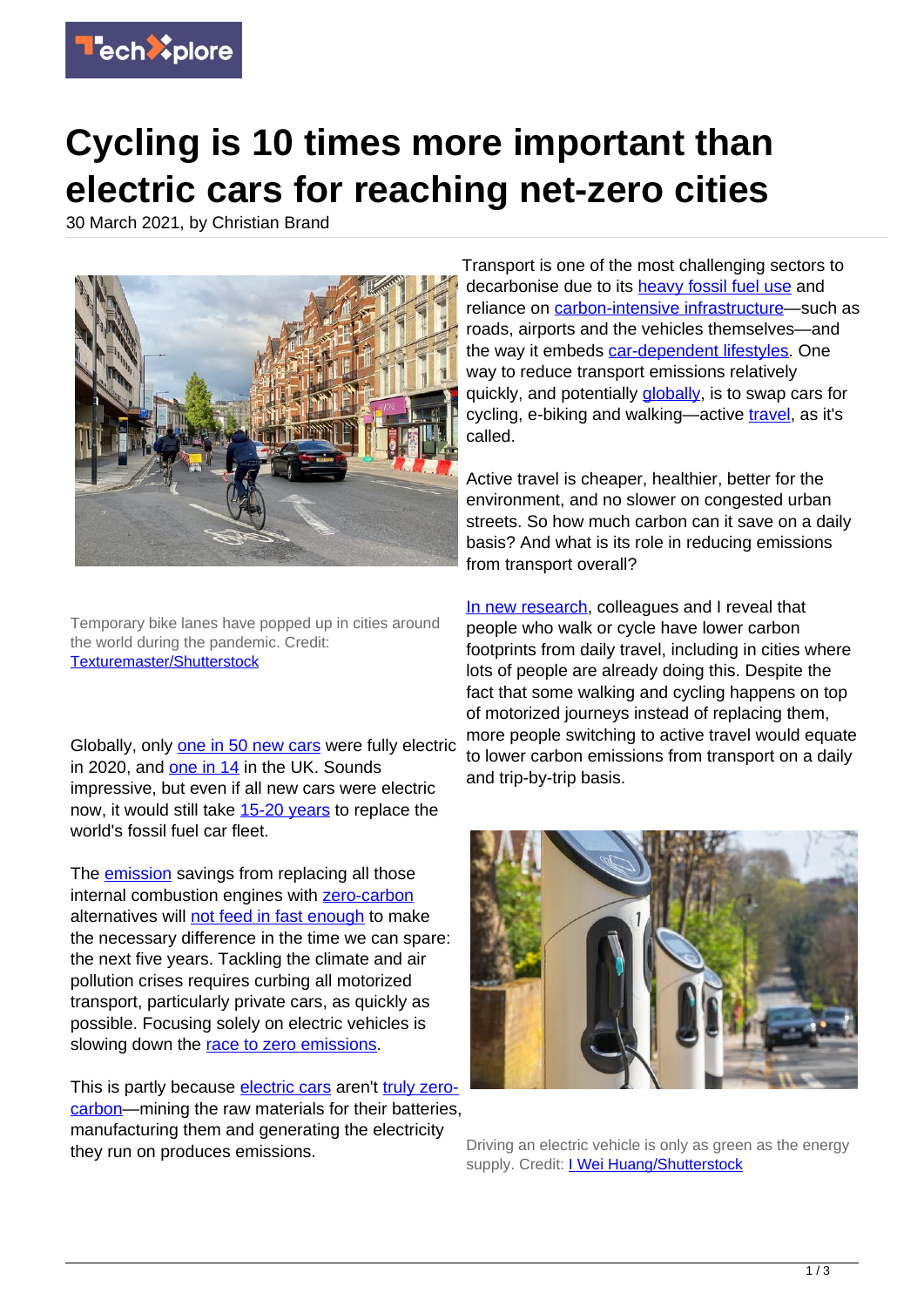

## **What a difference a trip makes**

We observed around 4,000 people living in London, Antwerp, Barcelona, Vienna, Orebro, Rome and Zurich. Over a two-year period, our participants completed 10,000 travel diary entries which served as records of all the trips they made each day, whether going to work by train, taking the kids to school by car or riding the bus into town. For each trip, we calculated the carbon footprint.

Strikingly, people who cycled on a daily basis had 84% lower carbon emissions from all their daily travel than those who didn't.

We also found that the average person who shifted transportation. from car to bike for just one day a week cut their carbon footprint by 3.2kg of CO? – equivalent to the This article is republished from **[The Conversation](https://theconversation.com)** emissions from driving a car for 10km, eating a [serving of lamb or chocolate,](https://www.bbc.co.uk/news/science-environment-46459714) or [sending 800 emails](https://www.bbc.com/future/article/20200305-why-your-internet-habits-are-not-as-clean-as-you-think) [original article](https://theconversation.com/cycling-is-ten-times-more-important-than-electric-cars-for-reaching-net-zero-cities-157163). .

When we compared the life cycle of each travel mode, taking into account the carbon generated by making the vehicle, fuelling it and disposing of it, [we found](https://doi.org/10.1016/j.trd.2021.102764) that emissions from cycling can be more than 30 times lower for each trip than driving a fossil fuel car, and about ten times lower than driving an electric one.

[We also estimate](https://doi.org/10.1016/j.gloenvcha.2021.102224) that urban residents who switched from driving to cycling for just one trip per day reduced their [carbon](https://techxplore.com/tags/carbon/) footprint by about half a ton of CO? over the course of a year, and save the equivalent emissions of a **one-way flight** from London to New York. If just one in five [urban](https://techxplore.com/tags/urban+residents/) [residents](https://techxplore.com/tags/urban+residents/) permanently changed their travel behavior in this way over the next few years, [we](https://doi.org/10.1016/j.gloenvcha.2021.102224) [estimate](https://doi.org/10.1016/j.gloenvcha.2021.102224) it would cut emissions from all car travel in Europe by about 8%.

Nearly half of the fall in **daily carbon emissions** during global lockdowns in 2020 came from reductions in transport emissions. The pandemic forced countries around the world to adapt to reduce the spread of the virus. In the UK, walking and cycling have been the big winners, with a [20%](https://www.creds.ac.uk/publications/at-a-crossroads-travel-adaptations-during-COVID-19-restrictions-and-where-next/) [rise](https://www.creds.ac.uk/publications/at-a-crossroads-travel-adaptations-during-COVID-19-restrictions-and-where-next/) in people walking regularly, and cycling levels increasing by [9% on weekdays and 58% on](https://www.creds.ac.uk/wp-content/uploads/COVID-transport-report.pdf) [weekends](https://www.creds.ac.uk/wp-content/uploads/COVID-transport-report.pdf) compared to pre-pandemic levels. This

is despite cycle commuters being [very likely to work](https://www.creds.ac.uk/wp-content/uploads/COVID-transport-report.pdf) [from home](https://www.creds.ac.uk/wp-content/uploads/COVID-transport-report.pdf).

Active travel has offered an alternative to cars that keeps social distancing intact. It has helped people to stay safe during the pandemic and it could help reduce emissions as confinement is eased, particularly as the high prices of some electric vehicles are likely to put many potential buyers off for now.

So the race is on. Active travel can contribute to tackling the climate emergency earlier than [electric](https://techxplore.com/tags/electric+vehicles/) [vehicles](https://techxplore.com/tags/electric+vehicles/) while also providing affordable, reliable, clean, healthy and congestion-busting

under a Creative Commons license. Read the

Provided by The Conversation